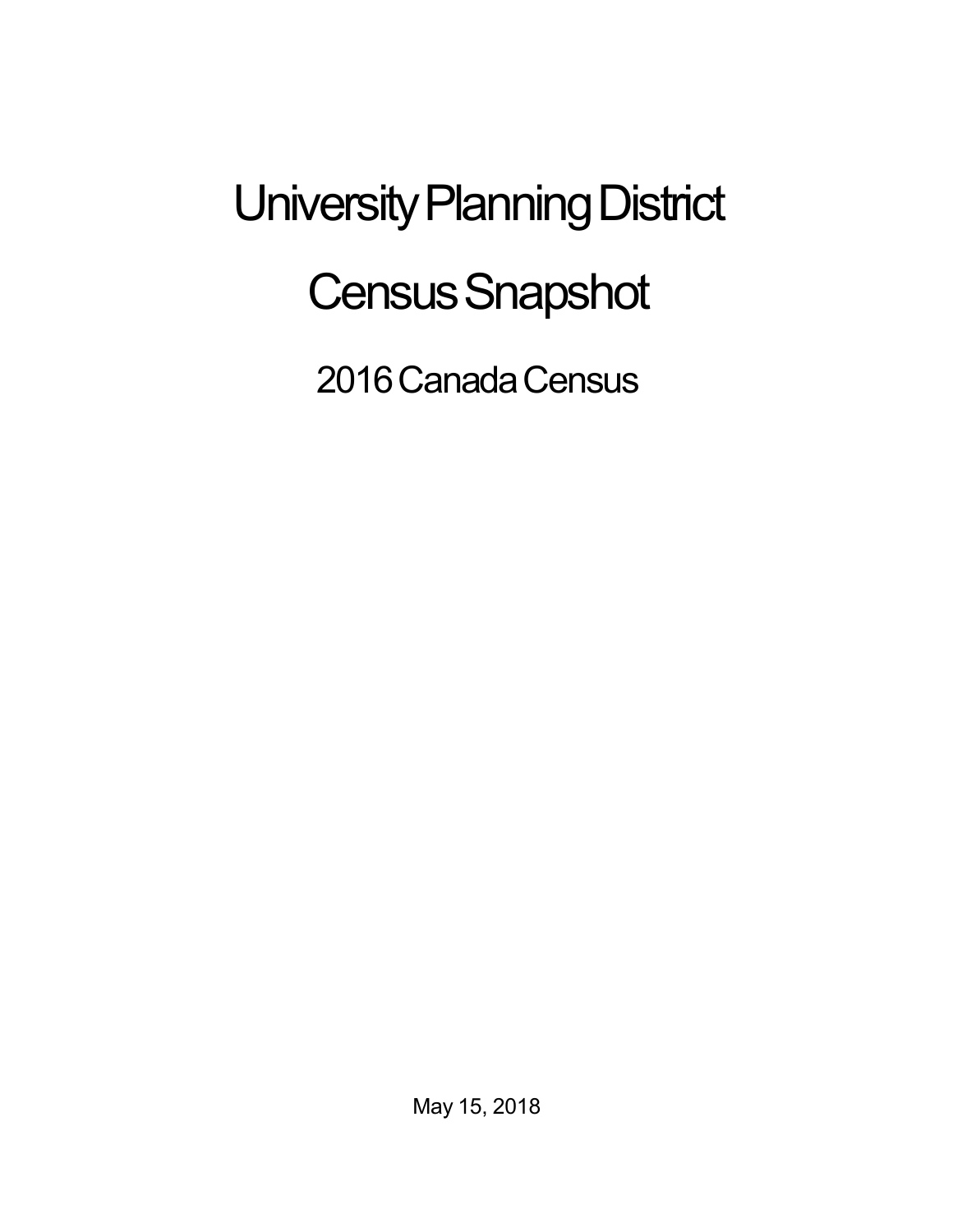City of Windsor Planning Department University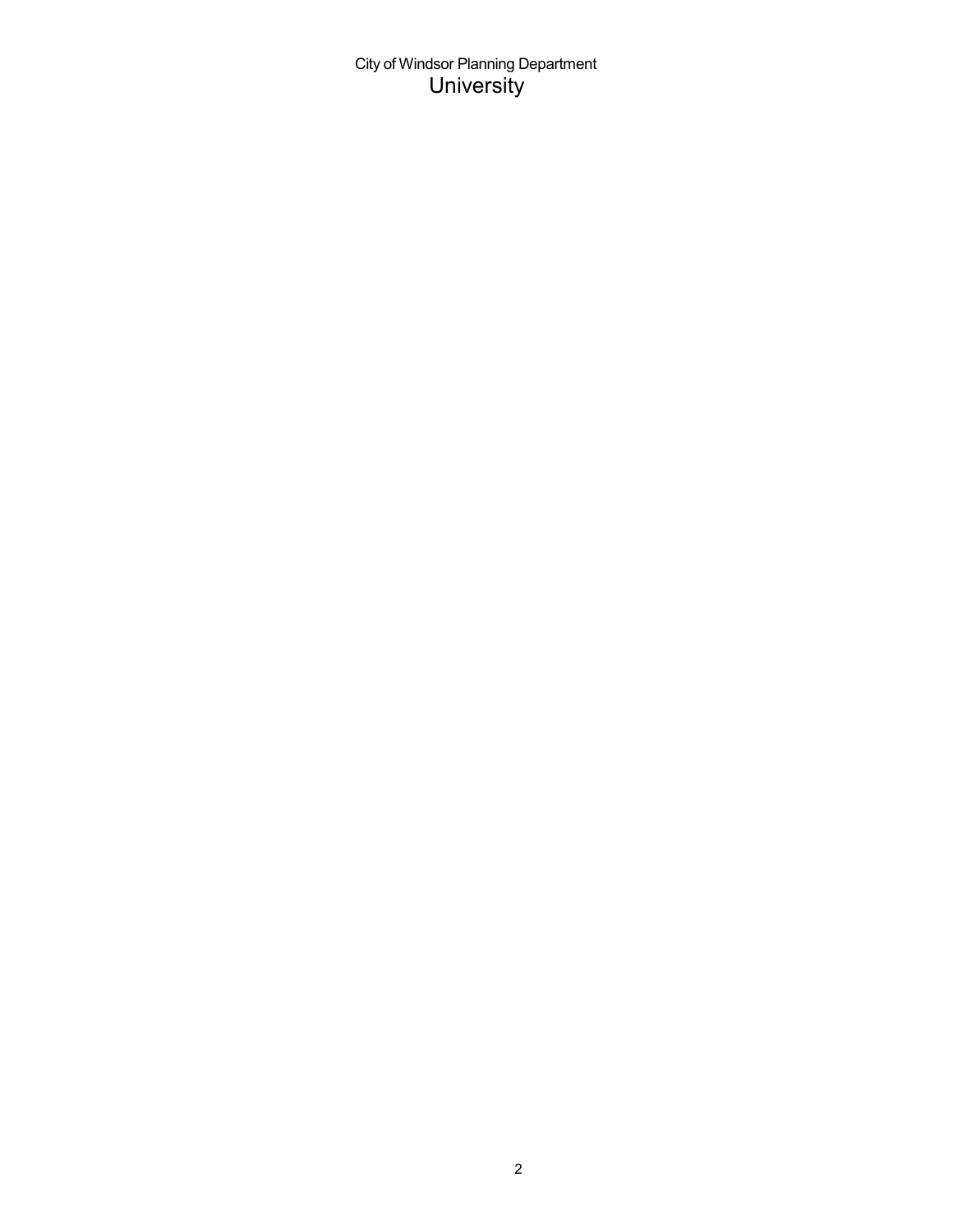## City of Windsor Planning Department 2016 Census Census Snapshot

| <b>University</b><br>2016 Census<br><b>Census Snapshot</b> |             |     |
|------------------------------------------------------------|-------------|-----|
|                                                            |             | %   |
| <b>Total Population</b>                                    | 12,340      |     |
| <b>Males</b>                                               | 6,355       | 51% |
| Females                                                    | 5,985       | 49% |
|                                                            |             |     |
| <b>2016 Population by Age</b>                              | 12,340      |     |
| 0 to 4 years                                               | 565         | 5%  |
| 5 to 9 years                                               | 575         | 5%  |
| 10 to 14 years                                             | 470         | 4%  |
| 15 to 19 years                                             | 655         | 5%  |
| 20 to 24 years                                             | 2,065       | 17% |
| 25 to 29 years                                             | 1,410       | 11% |
| 30 to 34 years                                             | 810         | 7%  |
| 35 to 39 years                                             | 595         | 5%  |
| 40 to 44 years                                             | 600         | 5%  |
| 45 to 49 years                                             | 595         | 5%  |
| 50 to 54 years                                             | 790         | 6%  |
| 55 to 59 years                                             | 765         | 6%  |
| 60 to 64 years                                             | 590         | 5%  |
| 65 to 69 years                                             | 560         | 5%  |
| 70 to 74 years                                             | 390         | 3%  |
| 75 to 79 years                                             | 305         | 2%  |
| 80 to 84 years                                             | 265         | 2%  |
| 85 to 89 years                                             | 155         | 1%  |
| 90 to 94 years                                             | 95          | 1%  |
| 95 to 99 years                                             | 30          | 0%  |
| 100 years and over                                         | $\mathbf 0$ | 0%  |
|                                                            |             |     |
| 0 to 14 years                                              | 1,625       | 13% |
| 15 to 64 years                                             | 8,960       | 73% |
| 65 years and over                                          | 1,765       | 14% |
| 85 years and over                                          | 250         | 2%  |
|                                                            |             |     |
| Average age of population                                  | 38.1        |     |
| <b>Median age</b>                                          | 32.5        |     |
| <b>Families</b>                                            | 2,580       |     |
| Persons per family                                         | 2.8         | 0%  |
| Total couple families                                      | 1,735       | 67% |